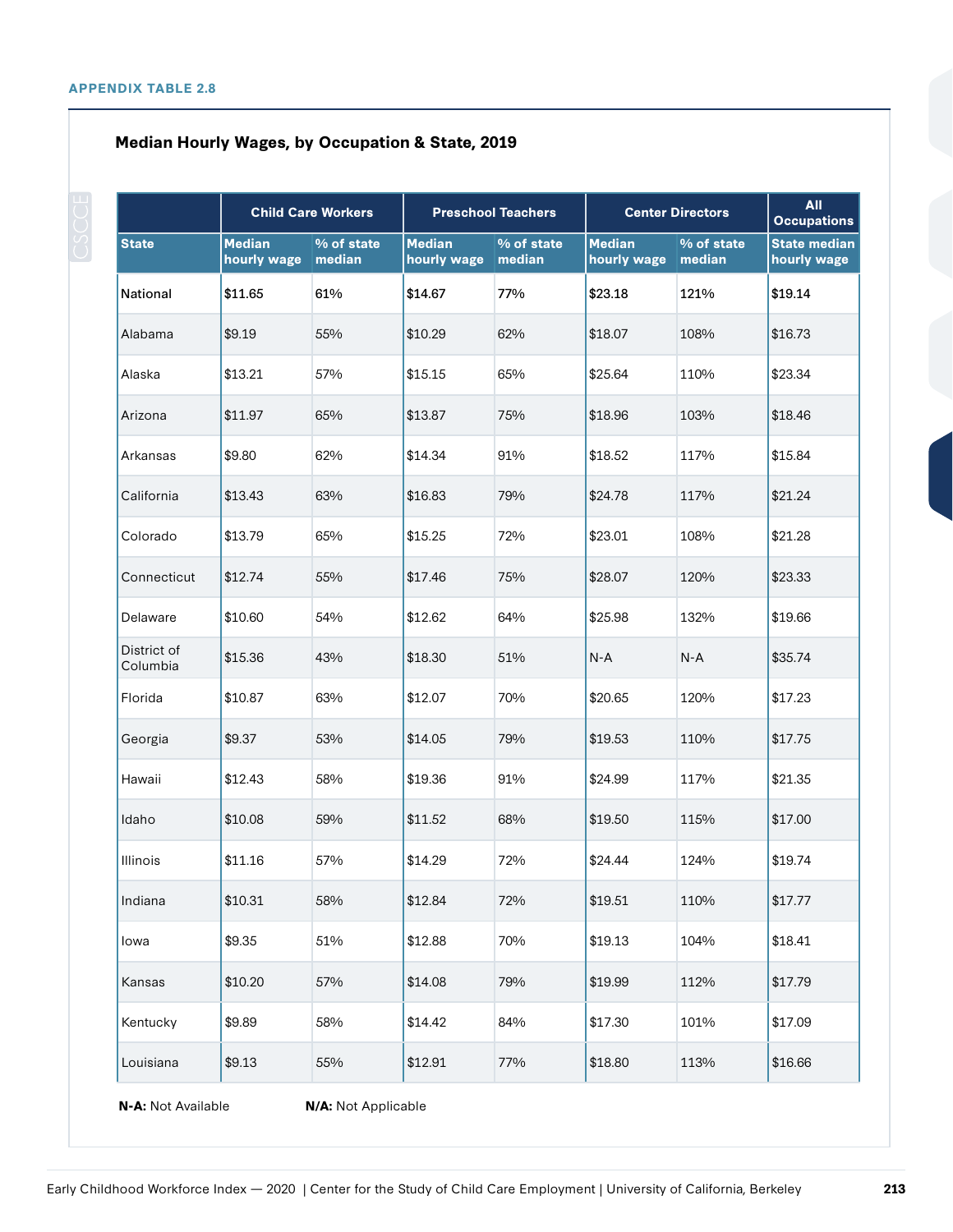## **Median Hourly Wages, by Occupation & State, 2019**

|                    | <b>Child Care Workers</b>        |        | <b>Preschool Teachers</b>        |        | <b>Center Directors</b>          |        | <b>All</b><br><b>Occupations</b>   |
|--------------------|----------------------------------|--------|----------------------------------|--------|----------------------------------|--------|------------------------------------|
| <b>State</b>       | Median hourly % of state<br>wage | median | Median hourly % of state<br>wage | median | Median hourly % of state<br>wage | median | <b>State median</b><br>hourly wage |
| Maine              | \$12.89                          | 70%    | \$17.28                          | 94%    | \$25.07                          | 136%   | \$18.45                            |
| Maryland           | \$11.59                          | 52%    | \$15.33                          | 69%    | \$23.09                          | 104%   | \$22.10                            |
| Massachu-<br>setts | \$14.11                          | 58%    | \$17.55                          | 73%    | \$25.86                          | 107%   | \$24.14                            |
| Michigan           | \$11.13                          | 60%    | \$14.89                          | 80%    | \$21.70                          | 117%   | \$18.60                            |
| Minnesota          | \$12.06                          | 57%    | \$17.46                          | 82%    | \$28.40                          | 134%   | \$21.21                            |
| Mississippi        | \$8.94                           | 60%    | \$14.40                          | 96%    | \$19.78                          | 132%   | \$15.00                            |
| Missouri           | \$10.45                          | 58%    | \$13.78                          | 77%    | \$23.89                          | 134%   | \$17.88                            |
| Montana            | \$10.84                          | 62%    | \$14.40                          | 82%    | \$20.18                          | 115%   | \$17.51                            |
| Nebraska           | \$11.12                          | 60%    | \$17.11                          | 93%    | \$22.29                          | 121%   | \$18.46                            |
| Nevada             | \$10.62                          | 61%    | \$13.26                          | 76%    | \$29.35                          | 168%   | \$17.51                            |
| New Hamp-<br>shire | \$11.69                          | 59%    | \$14.43                          | 72%    | \$22.18                          | 111%   | \$19.95                            |
| New Jersey         | \$12.59                          | 58%    | \$17.36                          | 80%    | \$28.70                          | 133%   | \$21.64                            |
| New Mexico         | \$10.00                          | 59%    | \$13.66                          | 80%    | \$24.69                          | 145%   | \$17.03                            |
| New York           | \$13.58                          | 61%    | \$17.87                          | 80%    | \$31.83                          | 142%   | \$22.44                            |
| New Jersey         | \$10.62                          | 60%    | \$12.83                          | 72%    | \$20.88                          | 118%   | \$17.75                            |
| New Mexico         | \$11.44                          | 56%    | \$12.75                          | 62%    | \$19.48                          | 95%    | \$20.44                            |
| New York           | \$10.65                          | 57%    | \$13.06                          | 70%    | \$20.77                          | 112%   | \$18.54                            |
| Oklahoma           | \$9.26                           | 54%    | \$12.44                          | 72%    | \$18.14                          | 106%   | \$17.18                            |
| Oregon             | \$12.46                          | 63%    | \$14.40                          | 73%    | \$19.91                          | 100%   | \$19.83                            |
| Pennsylvania       | \$10.69                          | 56%    | \$13.96                          | 74%    | \$23.40                          | 123%   | \$18.99                            |
| Rhode Island       | \$12.01                          | 57%    | \$13.80                          | 65%    | \$24.32                          | 115%   | \$21.24                            |